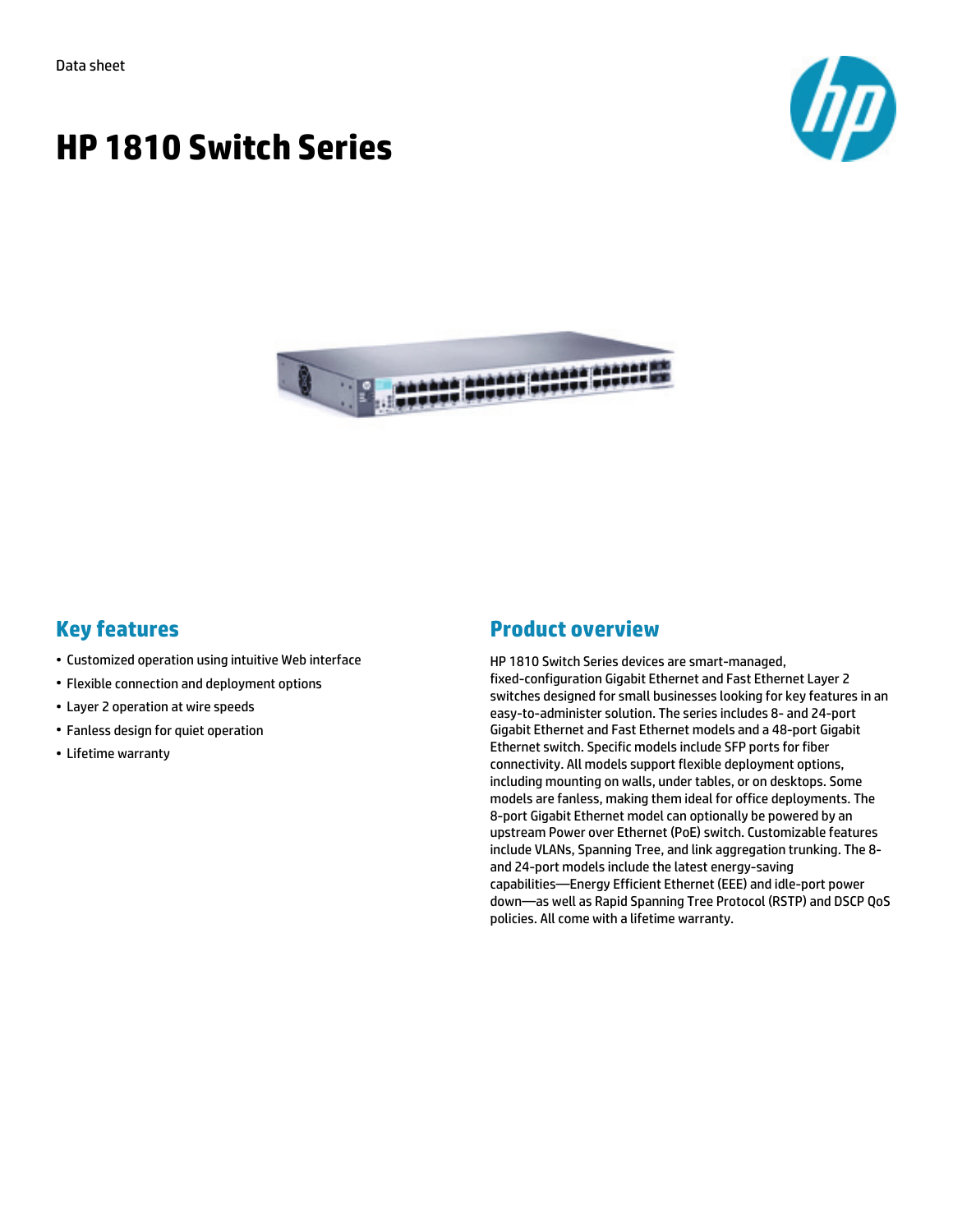# **Features and benefits**

## **Connectivity**

### • **Auto-MDI/MDIX**

automatically adjusts for straight-through or crossover cables on all ports

• **Packet storm protection**

protects against broadcast, multicast, or unicast storms with user-defined thresholds

• **IEEE 802.3af PoE-powered device option (8-port Gigabit Ethernet model)**

can obtain power from a standard PoE device on Port 1, making the switch ideal for deployments where a power outlet is not available; such flexibility helps you extend the network to wherever an Ethernet cable can reach

### • **SFP ports for fiber connectivity**

the three true non-combo SFP port models use fiber connections for uplinks and other connections across longer distances than copper cabling; true SFP ports operate in addition to available copper Ethernet ports; combo ports are shared connections, either operating as a copper connection or as a fiber connection

## **Performance**

- **Half-/Full-duplex auto-negotiating capability on every port** doubles the throughput of every port
- **Link aggregation (trunking)**

brings together groups of ports automatically using Link Aggregation Control Protocol (LACP) or, manually, to form an ultra-high-bandwidth connection to the network backbone; helps prevent traffic bottlenecks; the 8-port models have four trunks of four links each, the 24-port models have eight trunks of four links each, and the 1810-48G switch has 16 trunks of eight links each

# **Quality of Service (QoS)**

- **Traffic prioritization (IEEE 802.1p)** allows real-time traffic classification with eight priority levels mapped to four queues
- **IEEE 802.1p prioritization with DSCP (v2 models)** switch delivers data to devices based on the priority and type of traffic using Differentiated Services Code Point (DSCP)
- **Broadcast control** allows limitation of broadcast traffic rate to cut down on unwanted network broadcast traffic

## **Layer 2 switching**

• **VLAN support and tagging**

support up to 64 port-based VLANs and dynamic configuration of IEEE 802.1Q VLAN tagging, providing security between workgroups

• **Jumbo packet support**

supports up to 9220-byte frame size to improve the performance of large data transfers

### **Resiliency and high availability**

• **IEEE 802.1D Spanning Tree Protocol (STP) and IEEE 802.1W Rapid Spanning Tree Protocol (RSTP; v2 models)** provide redundant links while preventing network loops

#### **Security**

- **Secure Sockets Layer (SSL)** encrypts all HTTP traffic, allowing secure access to the browser-based management GUI in the switch
- **Automatic denial-of-service protection** monitors six types of malicious attacks and protects the network by blocking the attacks
- **Management password**

provides security so that only authorized access to the Web browser interface is allowed

### **Ease of use**

• **Locator LED (switch)**

allows users to set the locator LED on a specific switch to either turn on, blink, or turn off; simplifies troubleshooting by making it easy to locate a particular switch within a rack of similar switches

• **Comprehensive LED display with per-port indicators** provides an at-a-glance view of status, activity, speed, and full-duplex operation

# **Flexibility**

- **Flexible mounting options** mounting options include wall, desktop, or under-table configuration for flexible installation
- **Rack mountable (24- and 48-port models)** offers a rack-mounting option with included hardware
- **Kensington lock slot**

allows switches to be physically secured in open-space deployments

### **Management**

• **Simple Web management**

intuitive Web GUI allows for easy management of device by even nontechnical users

• **Secure Web GUI**

provides a secure, easy-to-use graphical interface for configuring the module via HTTPS

• **SNMPv1, v2c**

enables devices to be discovered and monitored from an SNMP management station

• **Dual flash images**

provide independent primary and secondary operating system files for backup while upgrading

• **Port mirroring**

enables traffic on a port to be simultaneously sent to a network analyzer for monitoring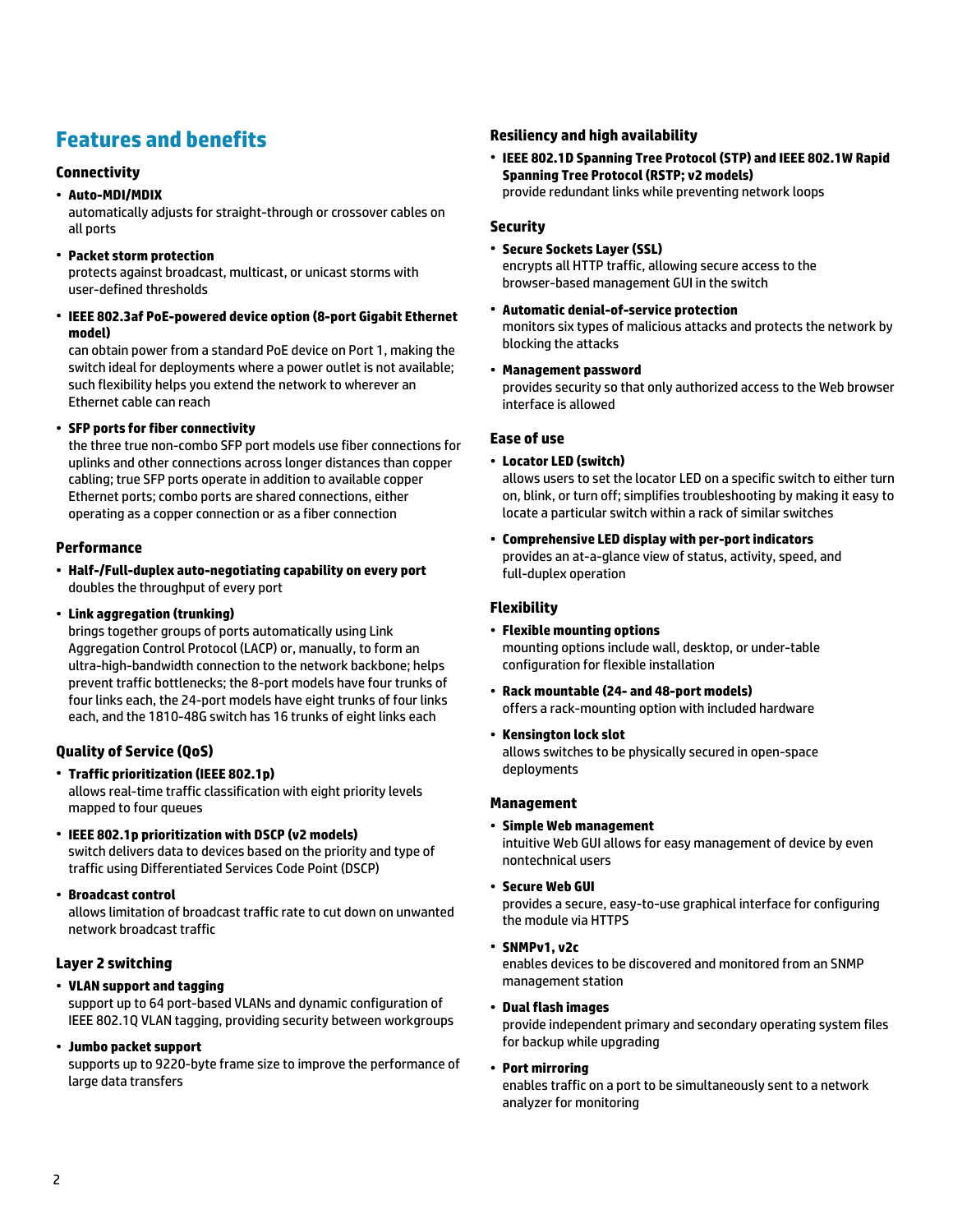• **IEEE 802.1AB Link Layer Discovery Protocol (LLDP)** advertises and receives management information from adjacent devices on a network, facilitating easy mapping by network management applications

#### **Additional information**

• **Energy savings (v2 models)**

utilizes Energy Efficient Ethernet (EEE) IEEE 802.3az standard for lower power consumption

• **Green IT and power**

automatically places inactive ports in low power mode and its LED in power-down mode to conserve energy

• **Green initiative support** provides support for RoHS and WEEE regulations

### **Warranty and support**

• **Lifetime warranty**

for as long as you own the product with advance replacement and next-business-day delivery (available in most countries)†

# • **Electronic and telephone support**

limited electronic and telephone support is available from HP; to reach our support centers, refer to

**www.hp.com/networking/contact-support**; for details on the duration of support provided with your product purchase, refer to **www.hp.com/networking/warrantysummary**

†HP warranty includes repair or replacement of hardware for as long as you own the product, with next business day advance replacement (available in most countries). The disk drive included with HP AllianceOne Advanced Services and Services zl Modules, HP Threat Management Services zl Module, HP AllianceOne Extended zl Module with Riverbed Steelhead, HP MSM765zl Mobility Controller and HP Survivable Branch Communication zl Module powered by Microsoft Lync has a five-year hardware warranty. For details, refer to the Software license and hardware warranty statements at **www.hp.com/networking/warranty**.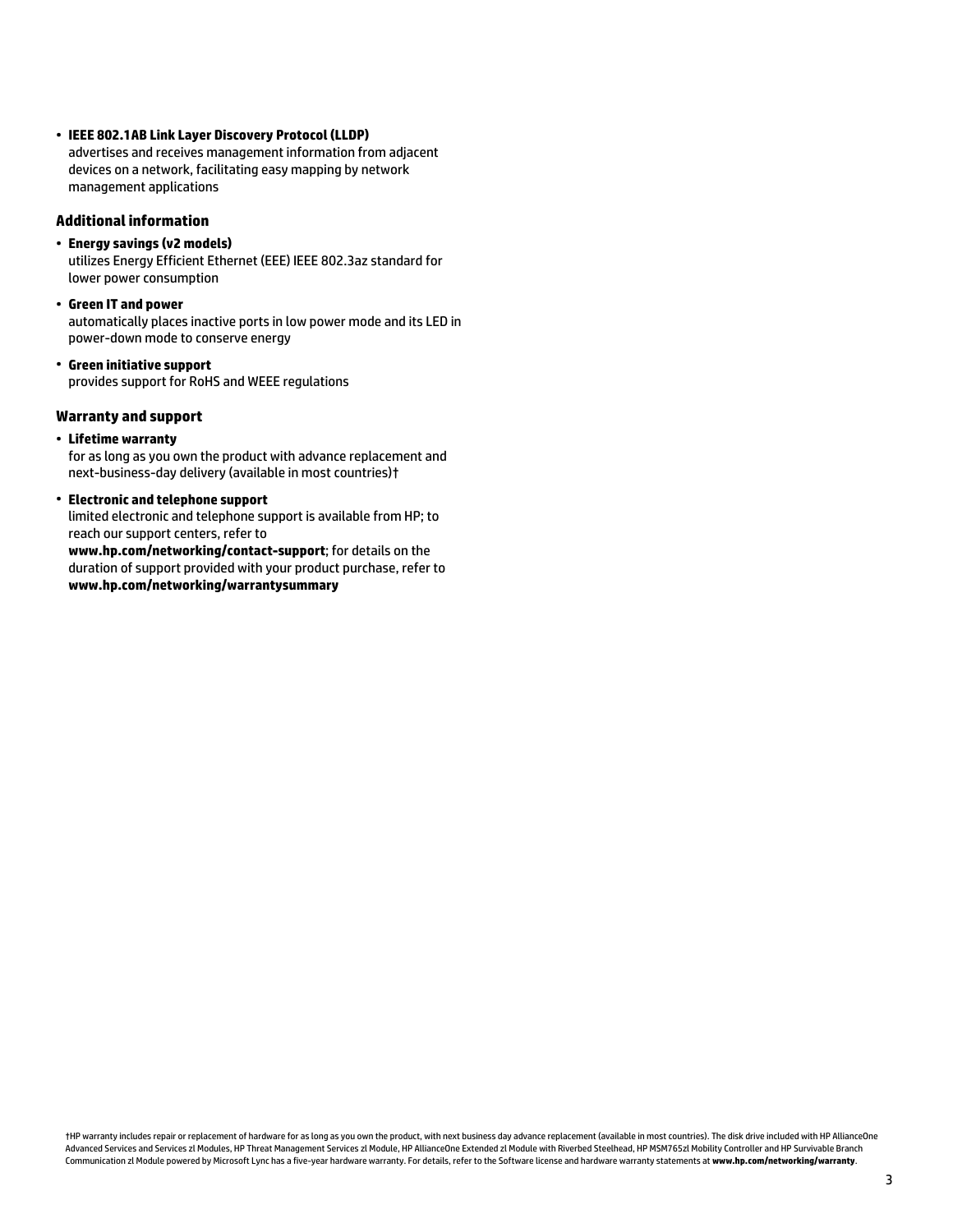# **Specifications**

| HP 1810-8G v2 Switch (J9802A)<br>HP 1810-24G v2 Switch (J9803A)<br>HP 1810-48G Switch (J9660A)<br>8 RJ-45 autosensing 10/100/1000 ports (IEEE 802.3<br>24 RJ-45 autosensing 10/100/1000 ports (IEEE 802.3<br>48 RJ-45 autosensing 10/100/1000 ports (IEEE 802.3<br>Type 10BASE-T, IEEE 802.3u Type 100BASE-TX, IEEE<br>Type 10BASE-T, IEEE 802.3u Type 100BASE-TX, IEEE<br>Type 10BASE-T, IEEE 802.3u Type 100BASE-TX, IEEE<br>802.3ab Type 1000BASE-T); Duplex:<br>802.3ab Type 1000BASE-T); Duplex:<br>802.3ab Type 1000BASE-T); Duplex:<br>10BASE-T/100BASE-TX: half or full; 1000BASE-T: full<br>10BASE-T/100BASE-TX: half or full; 1000BASE-T: full<br>10BASE-T/100BASE-TX: half or full; 1000BASE-T: full<br>only<br>only<br>only<br>Supports a maximum of 8 autosensing 10/100/1000<br>2 SFP autosensing 100/1000 ports (IEEE 802.3u Type<br>4 SFP autosensing 100/1000 ports (IEEE 802.3u Type<br>100BASE-TX, IEEE 802.3ab Type 1000BASE-T); Duplex:<br>100BASE-TX, IEEE 802.3ab Type 1000BASE-T); Duplex:<br>ports<br>100BASE-TX: half or full; 1000BASE-T: full only<br>100BASE-TX: half or full; 1000BASE-T: full only<br>Supports a maximum of 24 autosensing 10/100/1000<br>Supports a maximum of 48 autosensing 10/100/1000<br>ports plus 2 SFP ports<br>ports plus 4 SFP ports<br>7.93(w) x 4.65(d) x 1.73(h) in (20.14 x 11.81 x 4.39 cm)<br>12.99(w) x 6.81(d) x 1.73(h) in (32.99 x 17.3 x 4.39 cm)<br>17.4(w) x 9.75(d) x 1.75(h) in (44.2 x 24.77 x 4.45 cm)<br>(1U height)<br>(10 height)<br>(10 height)<br>Weight<br>0.84 lb (.38 kg)<br>2.54 lb (1.15 kg)<br>6.31 lb (2.86 kg)<br>128 MB RAM, 8 MB flash; packet buffer size: 512 KB<br>128 MB RAM, 8 MB flash; packet buffer size: 512 KB<br>8 MB flash, 64 MB SDRAM; packet buffer size: 1.5 MB<br>wall, desktop, and under-table mounting<br>Mounts in an EIA-standard 19 in. telco rack (hardware<br>Mounts in an EIA-standard 19 in, telco rack (hardware<br>included); horizontal surface, wall, and under-table<br>included); wall, desktop, tabletop, and under-table<br>mounting<br>mounting<br>Performance<br>100 Mb Latency<br>< 3.3 µs (64-byte packets)<br>< 3.3 µs (64-byte packets)<br>< 8.4 µs (64-byte packets)<br>< 2.3 µs (64-byte packets)<br>< 2.2 µs (64-byte packets)<br>< 3.2 µs (64-byte packets)<br>up to 11.9 million pps<br>up to 38.7 million pps<br>up to 77.4 million pps (64-byte packets)<br>Switching capacity<br>16 Gbps<br>52 Gbps<br>104 Gbps<br>8000 entries<br>8000 entries<br>16000 entries<br><b>Environment</b><br>Operating temperature<br>32°F to 104°F (0°C to 40°C)<br>32°F to 104°F (0°C to 40°C)<br>32°F to 113°F (0°C to 45°C)<br>Operating relative humidity<br>15% to 95% @ 104°F (40°C), noncondensing<br>15% to 95% @ 104°F (40°C)<br>15% to 95% @ 104°F (40°C)<br>Nonoperating/Storage temperature<br>-40°F to 158°F (-40°C to 70°C)<br>-40°F to 158°F (-40°C to 70°C)<br>-40°F to 158°F (-40°C to 70°C)<br>Nonoperating/Storage relative humidity 15% to 95% @ 140°F (60°C)<br>15% to 95% @ 140°F (60°C)<br>15% to 90% @ 149°F (65°C), noncondensing<br>Altitude<br>up to 10,000 ft (3 km)<br>up to 10,000 ft (3 km)<br>up to 10,000 ft (3 km)<br>Acoustic<br>Power: 0 dB no fan<br>Power: 0 dB no fan<br>Power: 22 dB single fan<br>50/60 Hz<br>50/60 Hz<br>50/60 Hz<br>204 BTU/hr (215.22 kJ/hr)<br>100-240 VAC<br>100-127/200-240 VAC<br>100-127/200-240 VAC<br>.5 A<br>.4/3A<br>0.9/0.5A<br>22W<br>7.2 W<br>60W<br>Maximum power rating and maximum heat dissipation<br>Maximum power rating and maximum heat dissipation<br>Maximum power rating and maximum heat dissipation<br>are the worst-case theoretical maximum numbers<br>are the worst-case theoretical maximum numbers<br>are the worst-case theoretical maximum numbers<br>provided for planning the infrastructure with fully<br>provided for planning the infrastructure with fully<br>provided for planning the infrastructure with fully<br>loaded PoE (if equipped), 100% traffic, all ports plugged<br>loaded PoE (if equipped), 100% traffic, all ports plugged<br>loaded PoE (if equipped), 100% traffic, all ports plugged<br>in, and all modules populated.<br>in, and all modules populated.<br>in, and all modules populated.<br>UL 60950-1; IEC 60950; EN 60950<br>UL 60950-1; IEC 60950; EN 60950<br>CSA 22.2 No. 60950; EN 60950/IEC 60950; UL 60950<br>EN 55022 Class A; CISPR 22 Class A; VCCI V-3; FCC (CFR<br>EN 55022 Class A; CISPR 22 Class A; VCCI V-3; FCC (CFR<br>EN 55022 Class A; CISPR 22 Class A; VCCI V-3; FCC (CFR<br>47, Part 15) Subpart B Class A; VCCI V-4<br>47, Part 15) Subpart B Class A; VCCI V-4<br>47, Part 15) Subpart B Class A; VCCI V-4<br>IEC 61000-4-2<br>IEC 61000-4-2<br>IEC 61000-4-2<br>IEC 61000-4-3<br>IEC 61000-4-3<br>IEC 61000-4-3<br>IEC 61000-4-4<br>IEC 61000-4-4<br>IEC 61000-4-4<br>IEC 61000-4-5<br>IEC 61000-4-5<br>IEC 61000-4-5<br>IEC 61000-4-6<br>IEC 61000-4-6<br>IEC 61000-4-6<br>Power frequency magnetic field<br>IEC 61000-4-8<br>IEC 61000-4-8<br>IEC 61000-4-8<br>Voltage dips and interruptions<br>IEC 61000-4-11<br>IEC 61000-4-11<br>IEC 61000-4-11<br>EN 61000-3-2<br>EN 61000-3-2<br>EN 61000-3-2<br>EN 61000-3-3<br>EN 61000-3-3<br>EN 61000-3-3 |                                   |  |  |
|----------------------------------------------------------------------------------------------------------------------------------------------------------------------------------------------------------------------------------------------------------------------------------------------------------------------------------------------------------------------------------------------------------------------------------------------------------------------------------------------------------------------------------------------------------------------------------------------------------------------------------------------------------------------------------------------------------------------------------------------------------------------------------------------------------------------------------------------------------------------------------------------------------------------------------------------------------------------------------------------------------------------------------------------------------------------------------------------------------------------------------------------------------------------------------------------------------------------------------------------------------------------------------------------------------------------------------------------------------------------------------------------------------------------------------------------------------------------------------------------------------------------------------------------------------------------------------------------------------------------------------------------------------------------------------------------------------------------------------------------------------------------------------------------------------------------------------------------------------------------------------------------------------------------------------------------------------------------------------------------------------------------------------------------------------------------------------------------------------------------------------------------------------------------------------------------------------------------------------------------------------------------------------------------------------------------------------------------------------------------------------------------------------------------------------------------------------------------------------------------------------------------------------------------------------------------------------------------------------------------------------------------------------------------------------------------------------------------------------------------------------------------------------------------------------------------------------------------------------------------------------------------------------------------------------------------------------------------------------------------------------------------------------------------------------------------------------------------------------------------------------------------------------------------------------------------------------------------------------------------------------------------------------------------------------------------------------------------------------------------------------------------------------------------------------------------------------------------------------------------------------------------------------------------------------------------------------------------------------------------------------------------------------------------------------------------------------------------------------------------------------------------------------------------------------------------------------------------------------------------------------------------------------------------------------------------------------------------------------------------------------------------------------------------------------------------------------------------------------------------------------------------------------------------------------------------------------------------------------------------------------------------------------------------------------------------------------------------------------------------------------------------------------------------------------------------------------------------------------------------------------------------------------------------------------------------------------------------------------------------------------------------------------------------------------------------------------------------------------------------------------------------------------------------------------------------------------------------------------------------------------------------------------------------------------------------------------------------------------------------------------------------------------------------------------------------------------------------------------------------------------------------------------------------------------------------------------------------------------|-----------------------------------|--|--|
|                                                                                                                                                                                                                                                                                                                                                                                                                                                                                                                                                                                                                                                                                                                                                                                                                                                                                                                                                                                                                                                                                                                                                                                                                                                                                                                                                                                                                                                                                                                                                                                                                                                                                                                                                                                                                                                                                                                                                                                                                                                                                                                                                                                                                                                                                                                                                                                                                                                                                                                                                                                                                                                                                                                                                                                                                                                                                                                                                                                                                                                                                                                                                                                                                                                                                                                                                                                                                                                                                                                                                                                                                                                                                                                                                                                                                                                                                                                                                                                                                                                                                                                                                                                                                                                                                                                                                                                                                                                                                                                                                                                                                                                                                                                                                                                                                                                                                                                                                                                                                                                                                                                                                                                                                                  |                                   |  |  |
|                                                                                                                                                                                                                                                                                                                                                                                                                                                                                                                                                                                                                                                                                                                                                                                                                                                                                                                                                                                                                                                                                                                                                                                                                                                                                                                                                                                                                                                                                                                                                                                                                                                                                                                                                                                                                                                                                                                                                                                                                                                                                                                                                                                                                                                                                                                                                                                                                                                                                                                                                                                                                                                                                                                                                                                                                                                                                                                                                                                                                                                                                                                                                                                                                                                                                                                                                                                                                                                                                                                                                                                                                                                                                                                                                                                                                                                                                                                                                                                                                                                                                                                                                                                                                                                                                                                                                                                                                                                                                                                                                                                                                                                                                                                                                                                                                                                                                                                                                                                                                                                                                                                                                                                                                                  | Ports                             |  |  |
|                                                                                                                                                                                                                                                                                                                                                                                                                                                                                                                                                                                                                                                                                                                                                                                                                                                                                                                                                                                                                                                                                                                                                                                                                                                                                                                                                                                                                                                                                                                                                                                                                                                                                                                                                                                                                                                                                                                                                                                                                                                                                                                                                                                                                                                                                                                                                                                                                                                                                                                                                                                                                                                                                                                                                                                                                                                                                                                                                                                                                                                                                                                                                                                                                                                                                                                                                                                                                                                                                                                                                                                                                                                                                                                                                                                                                                                                                                                                                                                                                                                                                                                                                                                                                                                                                                                                                                                                                                                                                                                                                                                                                                                                                                                                                                                                                                                                                                                                                                                                                                                                                                                                                                                                                                  |                                   |  |  |
|                                                                                                                                                                                                                                                                                                                                                                                                                                                                                                                                                                                                                                                                                                                                                                                                                                                                                                                                                                                                                                                                                                                                                                                                                                                                                                                                                                                                                                                                                                                                                                                                                                                                                                                                                                                                                                                                                                                                                                                                                                                                                                                                                                                                                                                                                                                                                                                                                                                                                                                                                                                                                                                                                                                                                                                                                                                                                                                                                                                                                                                                                                                                                                                                                                                                                                                                                                                                                                                                                                                                                                                                                                                                                                                                                                                                                                                                                                                                                                                                                                                                                                                                                                                                                                                                                                                                                                                                                                                                                                                                                                                                                                                                                                                                                                                                                                                                                                                                                                                                                                                                                                                                                                                                                                  |                                   |  |  |
|                                                                                                                                                                                                                                                                                                                                                                                                                                                                                                                                                                                                                                                                                                                                                                                                                                                                                                                                                                                                                                                                                                                                                                                                                                                                                                                                                                                                                                                                                                                                                                                                                                                                                                                                                                                                                                                                                                                                                                                                                                                                                                                                                                                                                                                                                                                                                                                                                                                                                                                                                                                                                                                                                                                                                                                                                                                                                                                                                                                                                                                                                                                                                                                                                                                                                                                                                                                                                                                                                                                                                                                                                                                                                                                                                                                                                                                                                                                                                                                                                                                                                                                                                                                                                                                                                                                                                                                                                                                                                                                                                                                                                                                                                                                                                                                                                                                                                                                                                                                                                                                                                                                                                                                                                                  | <b>Physical characteristics</b>   |  |  |
|                                                                                                                                                                                                                                                                                                                                                                                                                                                                                                                                                                                                                                                                                                                                                                                                                                                                                                                                                                                                                                                                                                                                                                                                                                                                                                                                                                                                                                                                                                                                                                                                                                                                                                                                                                                                                                                                                                                                                                                                                                                                                                                                                                                                                                                                                                                                                                                                                                                                                                                                                                                                                                                                                                                                                                                                                                                                                                                                                                                                                                                                                                                                                                                                                                                                                                                                                                                                                                                                                                                                                                                                                                                                                                                                                                                                                                                                                                                                                                                                                                                                                                                                                                                                                                                                                                                                                                                                                                                                                                                                                                                                                                                                                                                                                                                                                                                                                                                                                                                                                                                                                                                                                                                                                                  |                                   |  |  |
|                                                                                                                                                                                                                                                                                                                                                                                                                                                                                                                                                                                                                                                                                                                                                                                                                                                                                                                                                                                                                                                                                                                                                                                                                                                                                                                                                                                                                                                                                                                                                                                                                                                                                                                                                                                                                                                                                                                                                                                                                                                                                                                                                                                                                                                                                                                                                                                                                                                                                                                                                                                                                                                                                                                                                                                                                                                                                                                                                                                                                                                                                                                                                                                                                                                                                                                                                                                                                                                                                                                                                                                                                                                                                                                                                                                                                                                                                                                                                                                                                                                                                                                                                                                                                                                                                                                                                                                                                                                                                                                                                                                                                                                                                                                                                                                                                                                                                                                                                                                                                                                                                                                                                                                                                                  |                                   |  |  |
|                                                                                                                                                                                                                                                                                                                                                                                                                                                                                                                                                                                                                                                                                                                                                                                                                                                                                                                                                                                                                                                                                                                                                                                                                                                                                                                                                                                                                                                                                                                                                                                                                                                                                                                                                                                                                                                                                                                                                                                                                                                                                                                                                                                                                                                                                                                                                                                                                                                                                                                                                                                                                                                                                                                                                                                                                                                                                                                                                                                                                                                                                                                                                                                                                                                                                                                                                                                                                                                                                                                                                                                                                                                                                                                                                                                                                                                                                                                                                                                                                                                                                                                                                                                                                                                                                                                                                                                                                                                                                                                                                                                                                                                                                                                                                                                                                                                                                                                                                                                                                                                                                                                                                                                                                                  | <b>Memory and processor</b>       |  |  |
|                                                                                                                                                                                                                                                                                                                                                                                                                                                                                                                                                                                                                                                                                                                                                                                                                                                                                                                                                                                                                                                                                                                                                                                                                                                                                                                                                                                                                                                                                                                                                                                                                                                                                                                                                                                                                                                                                                                                                                                                                                                                                                                                                                                                                                                                                                                                                                                                                                                                                                                                                                                                                                                                                                                                                                                                                                                                                                                                                                                                                                                                                                                                                                                                                                                                                                                                                                                                                                                                                                                                                                                                                                                                                                                                                                                                                                                                                                                                                                                                                                                                                                                                                                                                                                                                                                                                                                                                                                                                                                                                                                                                                                                                                                                                                                                                                                                                                                                                                                                                                                                                                                                                                                                                                                  | <b>Mounting</b>                   |  |  |
|                                                                                                                                                                                                                                                                                                                                                                                                                                                                                                                                                                                                                                                                                                                                                                                                                                                                                                                                                                                                                                                                                                                                                                                                                                                                                                                                                                                                                                                                                                                                                                                                                                                                                                                                                                                                                                                                                                                                                                                                                                                                                                                                                                                                                                                                                                                                                                                                                                                                                                                                                                                                                                                                                                                                                                                                                                                                                                                                                                                                                                                                                                                                                                                                                                                                                                                                                                                                                                                                                                                                                                                                                                                                                                                                                                                                                                                                                                                                                                                                                                                                                                                                                                                                                                                                                                                                                                                                                                                                                                                                                                                                                                                                                                                                                                                                                                                                                                                                                                                                                                                                                                                                                                                                                                  |                                   |  |  |
|                                                                                                                                                                                                                                                                                                                                                                                                                                                                                                                                                                                                                                                                                                                                                                                                                                                                                                                                                                                                                                                                                                                                                                                                                                                                                                                                                                                                                                                                                                                                                                                                                                                                                                                                                                                                                                                                                                                                                                                                                                                                                                                                                                                                                                                                                                                                                                                                                                                                                                                                                                                                                                                                                                                                                                                                                                                                                                                                                                                                                                                                                                                                                                                                                                                                                                                                                                                                                                                                                                                                                                                                                                                                                                                                                                                                                                                                                                                                                                                                                                                                                                                                                                                                                                                                                                                                                                                                                                                                                                                                                                                                                                                                                                                                                                                                                                                                                                                                                                                                                                                                                                                                                                                                                                  |                                   |  |  |
|                                                                                                                                                                                                                                                                                                                                                                                                                                                                                                                                                                                                                                                                                                                                                                                                                                                                                                                                                                                                                                                                                                                                                                                                                                                                                                                                                                                                                                                                                                                                                                                                                                                                                                                                                                                                                                                                                                                                                                                                                                                                                                                                                                                                                                                                                                                                                                                                                                                                                                                                                                                                                                                                                                                                                                                                                                                                                                                                                                                                                                                                                                                                                                                                                                                                                                                                                                                                                                                                                                                                                                                                                                                                                                                                                                                                                                                                                                                                                                                                                                                                                                                                                                                                                                                                                                                                                                                                                                                                                                                                                                                                                                                                                                                                                                                                                                                                                                                                                                                                                                                                                                                                                                                                                                  | 1000 Mb Latency                   |  |  |
|                                                                                                                                                                                                                                                                                                                                                                                                                                                                                                                                                                                                                                                                                                                                                                                                                                                                                                                                                                                                                                                                                                                                                                                                                                                                                                                                                                                                                                                                                                                                                                                                                                                                                                                                                                                                                                                                                                                                                                                                                                                                                                                                                                                                                                                                                                                                                                                                                                                                                                                                                                                                                                                                                                                                                                                                                                                                                                                                                                                                                                                                                                                                                                                                                                                                                                                                                                                                                                                                                                                                                                                                                                                                                                                                                                                                                                                                                                                                                                                                                                                                                                                                                                                                                                                                                                                                                                                                                                                                                                                                                                                                                                                                                                                                                                                                                                                                                                                                                                                                                                                                                                                                                                                                                                  | Throughput                        |  |  |
|                                                                                                                                                                                                                                                                                                                                                                                                                                                                                                                                                                                                                                                                                                                                                                                                                                                                                                                                                                                                                                                                                                                                                                                                                                                                                                                                                                                                                                                                                                                                                                                                                                                                                                                                                                                                                                                                                                                                                                                                                                                                                                                                                                                                                                                                                                                                                                                                                                                                                                                                                                                                                                                                                                                                                                                                                                                                                                                                                                                                                                                                                                                                                                                                                                                                                                                                                                                                                                                                                                                                                                                                                                                                                                                                                                                                                                                                                                                                                                                                                                                                                                                                                                                                                                                                                                                                                                                                                                                                                                                                                                                                                                                                                                                                                                                                                                                                                                                                                                                                                                                                                                                                                                                                                                  |                                   |  |  |
|                                                                                                                                                                                                                                                                                                                                                                                                                                                                                                                                                                                                                                                                                                                                                                                                                                                                                                                                                                                                                                                                                                                                                                                                                                                                                                                                                                                                                                                                                                                                                                                                                                                                                                                                                                                                                                                                                                                                                                                                                                                                                                                                                                                                                                                                                                                                                                                                                                                                                                                                                                                                                                                                                                                                                                                                                                                                                                                                                                                                                                                                                                                                                                                                                                                                                                                                                                                                                                                                                                                                                                                                                                                                                                                                                                                                                                                                                                                                                                                                                                                                                                                                                                                                                                                                                                                                                                                                                                                                                                                                                                                                                                                                                                                                                                                                                                                                                                                                                                                                                                                                                                                                                                                                                                  | MAC address table size            |  |  |
|                                                                                                                                                                                                                                                                                                                                                                                                                                                                                                                                                                                                                                                                                                                                                                                                                                                                                                                                                                                                                                                                                                                                                                                                                                                                                                                                                                                                                                                                                                                                                                                                                                                                                                                                                                                                                                                                                                                                                                                                                                                                                                                                                                                                                                                                                                                                                                                                                                                                                                                                                                                                                                                                                                                                                                                                                                                                                                                                                                                                                                                                                                                                                                                                                                                                                                                                                                                                                                                                                                                                                                                                                                                                                                                                                                                                                                                                                                                                                                                                                                                                                                                                                                                                                                                                                                                                                                                                                                                                                                                                                                                                                                                                                                                                                                                                                                                                                                                                                                                                                                                                                                                                                                                                                                  |                                   |  |  |
|                                                                                                                                                                                                                                                                                                                                                                                                                                                                                                                                                                                                                                                                                                                                                                                                                                                                                                                                                                                                                                                                                                                                                                                                                                                                                                                                                                                                                                                                                                                                                                                                                                                                                                                                                                                                                                                                                                                                                                                                                                                                                                                                                                                                                                                                                                                                                                                                                                                                                                                                                                                                                                                                                                                                                                                                                                                                                                                                                                                                                                                                                                                                                                                                                                                                                                                                                                                                                                                                                                                                                                                                                                                                                                                                                                                                                                                                                                                                                                                                                                                                                                                                                                                                                                                                                                                                                                                                                                                                                                                                                                                                                                                                                                                                                                                                                                                                                                                                                                                                                                                                                                                                                                                                                                  |                                   |  |  |
|                                                                                                                                                                                                                                                                                                                                                                                                                                                                                                                                                                                                                                                                                                                                                                                                                                                                                                                                                                                                                                                                                                                                                                                                                                                                                                                                                                                                                                                                                                                                                                                                                                                                                                                                                                                                                                                                                                                                                                                                                                                                                                                                                                                                                                                                                                                                                                                                                                                                                                                                                                                                                                                                                                                                                                                                                                                                                                                                                                                                                                                                                                                                                                                                                                                                                                                                                                                                                                                                                                                                                                                                                                                                                                                                                                                                                                                                                                                                                                                                                                                                                                                                                                                                                                                                                                                                                                                                                                                                                                                                                                                                                                                                                                                                                                                                                                                                                                                                                                                                                                                                                                                                                                                                                                  |                                   |  |  |
|                                                                                                                                                                                                                                                                                                                                                                                                                                                                                                                                                                                                                                                                                                                                                                                                                                                                                                                                                                                                                                                                                                                                                                                                                                                                                                                                                                                                                                                                                                                                                                                                                                                                                                                                                                                                                                                                                                                                                                                                                                                                                                                                                                                                                                                                                                                                                                                                                                                                                                                                                                                                                                                                                                                                                                                                                                                                                                                                                                                                                                                                                                                                                                                                                                                                                                                                                                                                                                                                                                                                                                                                                                                                                                                                                                                                                                                                                                                                                                                                                                                                                                                                                                                                                                                                                                                                                                                                                                                                                                                                                                                                                                                                                                                                                                                                                                                                                                                                                                                                                                                                                                                                                                                                                                  |                                   |  |  |
|                                                                                                                                                                                                                                                                                                                                                                                                                                                                                                                                                                                                                                                                                                                                                                                                                                                                                                                                                                                                                                                                                                                                                                                                                                                                                                                                                                                                                                                                                                                                                                                                                                                                                                                                                                                                                                                                                                                                                                                                                                                                                                                                                                                                                                                                                                                                                                                                                                                                                                                                                                                                                                                                                                                                                                                                                                                                                                                                                                                                                                                                                                                                                                                                                                                                                                                                                                                                                                                                                                                                                                                                                                                                                                                                                                                                                                                                                                                                                                                                                                                                                                                                                                                                                                                                                                                                                                                                                                                                                                                                                                                                                                                                                                                                                                                                                                                                                                                                                                                                                                                                                                                                                                                                                                  |                                   |  |  |
|                                                                                                                                                                                                                                                                                                                                                                                                                                                                                                                                                                                                                                                                                                                                                                                                                                                                                                                                                                                                                                                                                                                                                                                                                                                                                                                                                                                                                                                                                                                                                                                                                                                                                                                                                                                                                                                                                                                                                                                                                                                                                                                                                                                                                                                                                                                                                                                                                                                                                                                                                                                                                                                                                                                                                                                                                                                                                                                                                                                                                                                                                                                                                                                                                                                                                                                                                                                                                                                                                                                                                                                                                                                                                                                                                                                                                                                                                                                                                                                                                                                                                                                                                                                                                                                                                                                                                                                                                                                                                                                                                                                                                                                                                                                                                                                                                                                                                                                                                                                                                                                                                                                                                                                                                                  |                                   |  |  |
|                                                                                                                                                                                                                                                                                                                                                                                                                                                                                                                                                                                                                                                                                                                                                                                                                                                                                                                                                                                                                                                                                                                                                                                                                                                                                                                                                                                                                                                                                                                                                                                                                                                                                                                                                                                                                                                                                                                                                                                                                                                                                                                                                                                                                                                                                                                                                                                                                                                                                                                                                                                                                                                                                                                                                                                                                                                                                                                                                                                                                                                                                                                                                                                                                                                                                                                                                                                                                                                                                                                                                                                                                                                                                                                                                                                                                                                                                                                                                                                                                                                                                                                                                                                                                                                                                                                                                                                                                                                                                                                                                                                                                                                                                                                                                                                                                                                                                                                                                                                                                                                                                                                                                                                                                                  |                                   |  |  |
|                                                                                                                                                                                                                                                                                                                                                                                                                                                                                                                                                                                                                                                                                                                                                                                                                                                                                                                                                                                                                                                                                                                                                                                                                                                                                                                                                                                                                                                                                                                                                                                                                                                                                                                                                                                                                                                                                                                                                                                                                                                                                                                                                                                                                                                                                                                                                                                                                                                                                                                                                                                                                                                                                                                                                                                                                                                                                                                                                                                                                                                                                                                                                                                                                                                                                                                                                                                                                                                                                                                                                                                                                                                                                                                                                                                                                                                                                                                                                                                                                                                                                                                                                                                                                                                                                                                                                                                                                                                                                                                                                                                                                                                                                                                                                                                                                                                                                                                                                                                                                                                                                                                                                                                                                                  |                                   |  |  |
|                                                                                                                                                                                                                                                                                                                                                                                                                                                                                                                                                                                                                                                                                                                                                                                                                                                                                                                                                                                                                                                                                                                                                                                                                                                                                                                                                                                                                                                                                                                                                                                                                                                                                                                                                                                                                                                                                                                                                                                                                                                                                                                                                                                                                                                                                                                                                                                                                                                                                                                                                                                                                                                                                                                                                                                                                                                                                                                                                                                                                                                                                                                                                                                                                                                                                                                                                                                                                                                                                                                                                                                                                                                                                                                                                                                                                                                                                                                                                                                                                                                                                                                                                                                                                                                                                                                                                                                                                                                                                                                                                                                                                                                                                                                                                                                                                                                                                                                                                                                                                                                                                                                                                                                                                                  | <b>Electrical characteristics</b> |  |  |
|                                                                                                                                                                                                                                                                                                                                                                                                                                                                                                                                                                                                                                                                                                                                                                                                                                                                                                                                                                                                                                                                                                                                                                                                                                                                                                                                                                                                                                                                                                                                                                                                                                                                                                                                                                                                                                                                                                                                                                                                                                                                                                                                                                                                                                                                                                                                                                                                                                                                                                                                                                                                                                                                                                                                                                                                                                                                                                                                                                                                                                                                                                                                                                                                                                                                                                                                                                                                                                                                                                                                                                                                                                                                                                                                                                                                                                                                                                                                                                                                                                                                                                                                                                                                                                                                                                                                                                                                                                                                                                                                                                                                                                                                                                                                                                                                                                                                                                                                                                                                                                                                                                                                                                                                                                  | Frequency                         |  |  |
|                                                                                                                                                                                                                                                                                                                                                                                                                                                                                                                                                                                                                                                                                                                                                                                                                                                                                                                                                                                                                                                                                                                                                                                                                                                                                                                                                                                                                                                                                                                                                                                                                                                                                                                                                                                                                                                                                                                                                                                                                                                                                                                                                                                                                                                                                                                                                                                                                                                                                                                                                                                                                                                                                                                                                                                                                                                                                                                                                                                                                                                                                                                                                                                                                                                                                                                                                                                                                                                                                                                                                                                                                                                                                                                                                                                                                                                                                                                                                                                                                                                                                                                                                                                                                                                                                                                                                                                                                                                                                                                                                                                                                                                                                                                                                                                                                                                                                                                                                                                                                                                                                                                                                                                                                                  | Maximum heat dissipation          |  |  |
|                                                                                                                                                                                                                                                                                                                                                                                                                                                                                                                                                                                                                                                                                                                                                                                                                                                                                                                                                                                                                                                                                                                                                                                                                                                                                                                                                                                                                                                                                                                                                                                                                                                                                                                                                                                                                                                                                                                                                                                                                                                                                                                                                                                                                                                                                                                                                                                                                                                                                                                                                                                                                                                                                                                                                                                                                                                                                                                                                                                                                                                                                                                                                                                                                                                                                                                                                                                                                                                                                                                                                                                                                                                                                                                                                                                                                                                                                                                                                                                                                                                                                                                                                                                                                                                                                                                                                                                                                                                                                                                                                                                                                                                                                                                                                                                                                                                                                                                                                                                                                                                                                                                                                                                                                                  | Voltage                           |  |  |
|                                                                                                                                                                                                                                                                                                                                                                                                                                                                                                                                                                                                                                                                                                                                                                                                                                                                                                                                                                                                                                                                                                                                                                                                                                                                                                                                                                                                                                                                                                                                                                                                                                                                                                                                                                                                                                                                                                                                                                                                                                                                                                                                                                                                                                                                                                                                                                                                                                                                                                                                                                                                                                                                                                                                                                                                                                                                                                                                                                                                                                                                                                                                                                                                                                                                                                                                                                                                                                                                                                                                                                                                                                                                                                                                                                                                                                                                                                                                                                                                                                                                                                                                                                                                                                                                                                                                                                                                                                                                                                                                                                                                                                                                                                                                                                                                                                                                                                                                                                                                                                                                                                                                                                                                                                  | Current                           |  |  |
|                                                                                                                                                                                                                                                                                                                                                                                                                                                                                                                                                                                                                                                                                                                                                                                                                                                                                                                                                                                                                                                                                                                                                                                                                                                                                                                                                                                                                                                                                                                                                                                                                                                                                                                                                                                                                                                                                                                                                                                                                                                                                                                                                                                                                                                                                                                                                                                                                                                                                                                                                                                                                                                                                                                                                                                                                                                                                                                                                                                                                                                                                                                                                                                                                                                                                                                                                                                                                                                                                                                                                                                                                                                                                                                                                                                                                                                                                                                                                                                                                                                                                                                                                                                                                                                                                                                                                                                                                                                                                                                                                                                                                                                                                                                                                                                                                                                                                                                                                                                                                                                                                                                                                                                                                                  | Maximum power rating              |  |  |
|                                                                                                                                                                                                                                                                                                                                                                                                                                                                                                                                                                                                                                                                                                                                                                                                                                                                                                                                                                                                                                                                                                                                                                                                                                                                                                                                                                                                                                                                                                                                                                                                                                                                                                                                                                                                                                                                                                                                                                                                                                                                                                                                                                                                                                                                                                                                                                                                                                                                                                                                                                                                                                                                                                                                                                                                                                                                                                                                                                                                                                                                                                                                                                                                                                                                                                                                                                                                                                                                                                                                                                                                                                                                                                                                                                                                                                                                                                                                                                                                                                                                                                                                                                                                                                                                                                                                                                                                                                                                                                                                                                                                                                                                                                                                                                                                                                                                                                                                                                                                                                                                                                                                                                                                                                  | Notes                             |  |  |
|                                                                                                                                                                                                                                                                                                                                                                                                                                                                                                                                                                                                                                                                                                                                                                                                                                                                                                                                                                                                                                                                                                                                                                                                                                                                                                                                                                                                                                                                                                                                                                                                                                                                                                                                                                                                                                                                                                                                                                                                                                                                                                                                                                                                                                                                                                                                                                                                                                                                                                                                                                                                                                                                                                                                                                                                                                                                                                                                                                                                                                                                                                                                                                                                                                                                                                                                                                                                                                                                                                                                                                                                                                                                                                                                                                                                                                                                                                                                                                                                                                                                                                                                                                                                                                                                                                                                                                                                                                                                                                                                                                                                                                                                                                                                                                                                                                                                                                                                                                                                                                                                                                                                                                                                                                  | Safety                            |  |  |
|                                                                                                                                                                                                                                                                                                                                                                                                                                                                                                                                                                                                                                                                                                                                                                                                                                                                                                                                                                                                                                                                                                                                                                                                                                                                                                                                                                                                                                                                                                                                                                                                                                                                                                                                                                                                                                                                                                                                                                                                                                                                                                                                                                                                                                                                                                                                                                                                                                                                                                                                                                                                                                                                                                                                                                                                                                                                                                                                                                                                                                                                                                                                                                                                                                                                                                                                                                                                                                                                                                                                                                                                                                                                                                                                                                                                                                                                                                                                                                                                                                                                                                                                                                                                                                                                                                                                                                                                                                                                                                                                                                                                                                                                                                                                                                                                                                                                                                                                                                                                                                                                                                                                                                                                                                  | <b>Emissions</b>                  |  |  |
|                                                                                                                                                                                                                                                                                                                                                                                                                                                                                                                                                                                                                                                                                                                                                                                                                                                                                                                                                                                                                                                                                                                                                                                                                                                                                                                                                                                                                                                                                                                                                                                                                                                                                                                                                                                                                                                                                                                                                                                                                                                                                                                                                                                                                                                                                                                                                                                                                                                                                                                                                                                                                                                                                                                                                                                                                                                                                                                                                                                                                                                                                                                                                                                                                                                                                                                                                                                                                                                                                                                                                                                                                                                                                                                                                                                                                                                                                                                                                                                                                                                                                                                                                                                                                                                                                                                                                                                                                                                                                                                                                                                                                                                                                                                                                                                                                                                                                                                                                                                                                                                                                                                                                                                                                                  | Immunity                          |  |  |
|                                                                                                                                                                                                                                                                                                                                                                                                                                                                                                                                                                                                                                                                                                                                                                                                                                                                                                                                                                                                                                                                                                                                                                                                                                                                                                                                                                                                                                                                                                                                                                                                                                                                                                                                                                                                                                                                                                                                                                                                                                                                                                                                                                                                                                                                                                                                                                                                                                                                                                                                                                                                                                                                                                                                                                                                                                                                                                                                                                                                                                                                                                                                                                                                                                                                                                                                                                                                                                                                                                                                                                                                                                                                                                                                                                                                                                                                                                                                                                                                                                                                                                                                                                                                                                                                                                                                                                                                                                                                                                                                                                                                                                                                                                                                                                                                                                                                                                                                                                                                                                                                                                                                                                                                                                  | ESD                               |  |  |
|                                                                                                                                                                                                                                                                                                                                                                                                                                                                                                                                                                                                                                                                                                                                                                                                                                                                                                                                                                                                                                                                                                                                                                                                                                                                                                                                                                                                                                                                                                                                                                                                                                                                                                                                                                                                                                                                                                                                                                                                                                                                                                                                                                                                                                                                                                                                                                                                                                                                                                                                                                                                                                                                                                                                                                                                                                                                                                                                                                                                                                                                                                                                                                                                                                                                                                                                                                                                                                                                                                                                                                                                                                                                                                                                                                                                                                                                                                                                                                                                                                                                                                                                                                                                                                                                                                                                                                                                                                                                                                                                                                                                                                                                                                                                                                                                                                                                                                                                                                                                                                                                                                                                                                                                                                  | Radiated                          |  |  |
|                                                                                                                                                                                                                                                                                                                                                                                                                                                                                                                                                                                                                                                                                                                                                                                                                                                                                                                                                                                                                                                                                                                                                                                                                                                                                                                                                                                                                                                                                                                                                                                                                                                                                                                                                                                                                                                                                                                                                                                                                                                                                                                                                                                                                                                                                                                                                                                                                                                                                                                                                                                                                                                                                                                                                                                                                                                                                                                                                                                                                                                                                                                                                                                                                                                                                                                                                                                                                                                                                                                                                                                                                                                                                                                                                                                                                                                                                                                                                                                                                                                                                                                                                                                                                                                                                                                                                                                                                                                                                                                                                                                                                                                                                                                                                                                                                                                                                                                                                                                                                                                                                                                                                                                                                                  | EFT/Burst                         |  |  |
|                                                                                                                                                                                                                                                                                                                                                                                                                                                                                                                                                                                                                                                                                                                                                                                                                                                                                                                                                                                                                                                                                                                                                                                                                                                                                                                                                                                                                                                                                                                                                                                                                                                                                                                                                                                                                                                                                                                                                                                                                                                                                                                                                                                                                                                                                                                                                                                                                                                                                                                                                                                                                                                                                                                                                                                                                                                                                                                                                                                                                                                                                                                                                                                                                                                                                                                                                                                                                                                                                                                                                                                                                                                                                                                                                                                                                                                                                                                                                                                                                                                                                                                                                                                                                                                                                                                                                                                                                                                                                                                                                                                                                                                                                                                                                                                                                                                                                                                                                                                                                                                                                                                                                                                                                                  | Surge                             |  |  |
|                                                                                                                                                                                                                                                                                                                                                                                                                                                                                                                                                                                                                                                                                                                                                                                                                                                                                                                                                                                                                                                                                                                                                                                                                                                                                                                                                                                                                                                                                                                                                                                                                                                                                                                                                                                                                                                                                                                                                                                                                                                                                                                                                                                                                                                                                                                                                                                                                                                                                                                                                                                                                                                                                                                                                                                                                                                                                                                                                                                                                                                                                                                                                                                                                                                                                                                                                                                                                                                                                                                                                                                                                                                                                                                                                                                                                                                                                                                                                                                                                                                                                                                                                                                                                                                                                                                                                                                                                                                                                                                                                                                                                                                                                                                                                                                                                                                                                                                                                                                                                                                                                                                                                                                                                                  | Conducted                         |  |  |
|                                                                                                                                                                                                                                                                                                                                                                                                                                                                                                                                                                                                                                                                                                                                                                                                                                                                                                                                                                                                                                                                                                                                                                                                                                                                                                                                                                                                                                                                                                                                                                                                                                                                                                                                                                                                                                                                                                                                                                                                                                                                                                                                                                                                                                                                                                                                                                                                                                                                                                                                                                                                                                                                                                                                                                                                                                                                                                                                                                                                                                                                                                                                                                                                                                                                                                                                                                                                                                                                                                                                                                                                                                                                                                                                                                                                                                                                                                                                                                                                                                                                                                                                                                                                                                                                                                                                                                                                                                                                                                                                                                                                                                                                                                                                                                                                                                                                                                                                                                                                                                                                                                                                                                                                                                  |                                   |  |  |
|                                                                                                                                                                                                                                                                                                                                                                                                                                                                                                                                                                                                                                                                                                                                                                                                                                                                                                                                                                                                                                                                                                                                                                                                                                                                                                                                                                                                                                                                                                                                                                                                                                                                                                                                                                                                                                                                                                                                                                                                                                                                                                                                                                                                                                                                                                                                                                                                                                                                                                                                                                                                                                                                                                                                                                                                                                                                                                                                                                                                                                                                                                                                                                                                                                                                                                                                                                                                                                                                                                                                                                                                                                                                                                                                                                                                                                                                                                                                                                                                                                                                                                                                                                                                                                                                                                                                                                                                                                                                                                                                                                                                                                                                                                                                                                                                                                                                                                                                                                                                                                                                                                                                                                                                                                  |                                   |  |  |
|                                                                                                                                                                                                                                                                                                                                                                                                                                                                                                                                                                                                                                                                                                                                                                                                                                                                                                                                                                                                                                                                                                                                                                                                                                                                                                                                                                                                                                                                                                                                                                                                                                                                                                                                                                                                                                                                                                                                                                                                                                                                                                                                                                                                                                                                                                                                                                                                                                                                                                                                                                                                                                                                                                                                                                                                                                                                                                                                                                                                                                                                                                                                                                                                                                                                                                                                                                                                                                                                                                                                                                                                                                                                                                                                                                                                                                                                                                                                                                                                                                                                                                                                                                                                                                                                                                                                                                                                                                                                                                                                                                                                                                                                                                                                                                                                                                                                                                                                                                                                                                                                                                                                                                                                                                  | Harmonics                         |  |  |
|                                                                                                                                                                                                                                                                                                                                                                                                                                                                                                                                                                                                                                                                                                                                                                                                                                                                                                                                                                                                                                                                                                                                                                                                                                                                                                                                                                                                                                                                                                                                                                                                                                                                                                                                                                                                                                                                                                                                                                                                                                                                                                                                                                                                                                                                                                                                                                                                                                                                                                                                                                                                                                                                                                                                                                                                                                                                                                                                                                                                                                                                                                                                                                                                                                                                                                                                                                                                                                                                                                                                                                                                                                                                                                                                                                                                                                                                                                                                                                                                                                                                                                                                                                                                                                                                                                                                                                                                                                                                                                                                                                                                                                                                                                                                                                                                                                                                                                                                                                                                                                                                                                                                                                                                                                  | Flicker                           |  |  |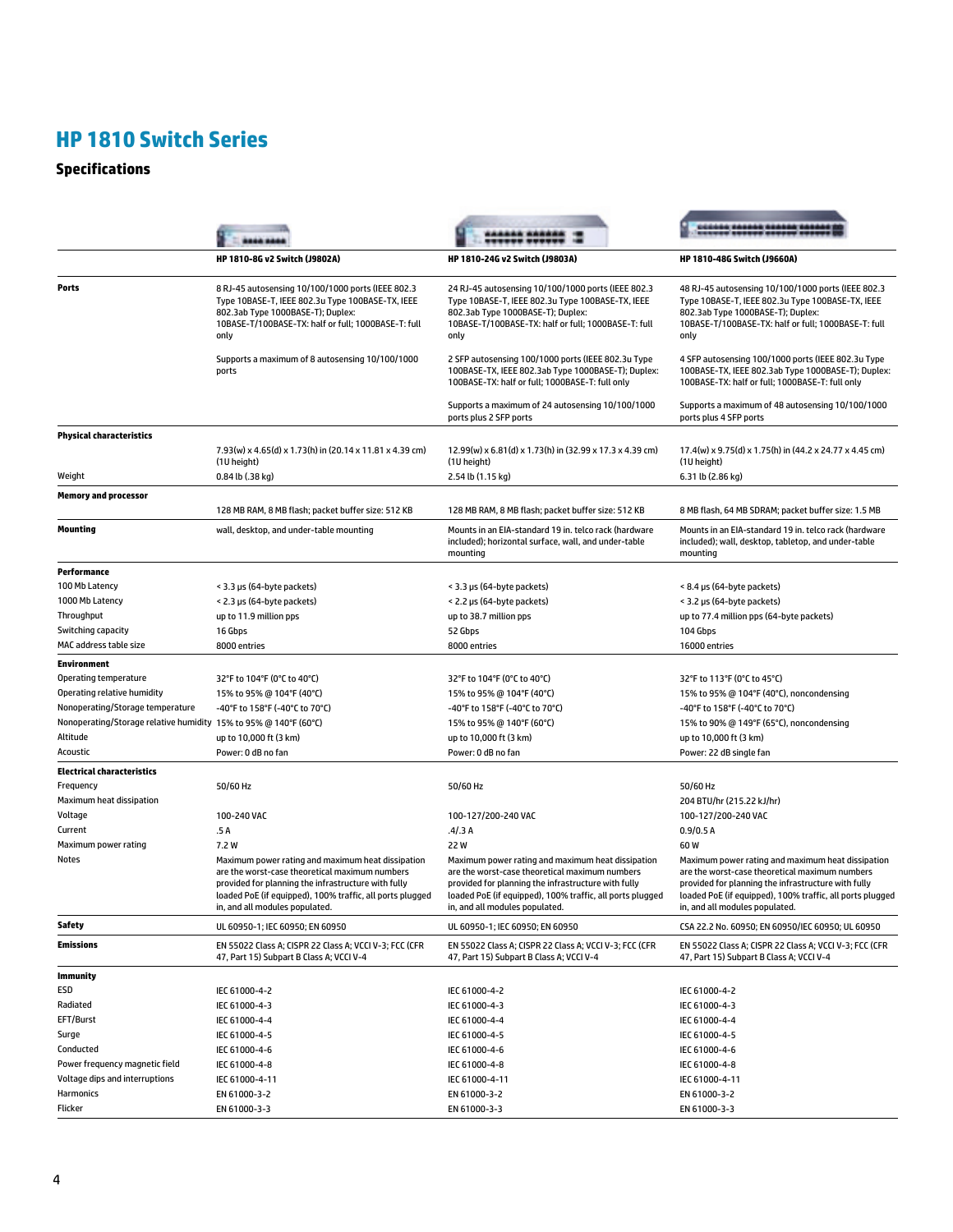# **Specifications (continued)**

|            | HP 1810-8G v2 Switch (J9802A)                                                                                      | HP 1810-24G v2 Switch (J9803A)                                                                                     | HP 1810-48G Switch (J9660A)                                                                                                                                                                                                                     |
|------------|--------------------------------------------------------------------------------------------------------------------|--------------------------------------------------------------------------------------------------------------------|-------------------------------------------------------------------------------------------------------------------------------------------------------------------------------------------------------------------------------------------------|
| Management | Web browser                                                                                                        | Web browser                                                                                                        | Web browser                                                                                                                                                                                                                                     |
| Notes      | Use only supported genuine HP mini-GBICs with your                                                                 | Use only supported genuine HP mini-GBICs with your                                                                 | Use only supported genuine HP mini-GBICs with your                                                                                                                                                                                              |
|            | switch.                                                                                                            | switch.                                                                                                            | switch.                                                                                                                                                                                                                                         |
| Services   | 3-year, 4-hour onsite, 13x5 coverage for hardware                                                                  | 3-year, 4-hour onsite, 13x5 coverage for hardware                                                                  | 3-year, 4-hour onsite, 13x5 coverage for hardware                                                                                                                                                                                               |
|            | (UE256E)                                                                                                           | (U4683E)                                                                                                           | (HS854E)                                                                                                                                                                                                                                        |
|            | 3-year, 4-hour onsite, 24x7 coverage for hardware                                                                  | 3-year, 4-hour onsite, 24x7 coverage for hardware                                                                  | 3-year, 4-hour onsite, 24x7 coverage for hardware                                                                                                                                                                                               |
|            | (UE257E)                                                                                                           | (U4835E)                                                                                                           | (HS856E)                                                                                                                                                                                                                                        |
|            | 3-year, 4-hour onsite, 24x7 coverage for hardware,                                                                 | 3-year, 4-hour onsite, 24x7 coverage for hardware,                                                                 | 3-year, 4-hour onsite, 24x7 coverage for hardware,                                                                                                                                                                                              |
|            | 24x7 SW phone support and SW updates (UE258E)                                                                      | 24x7 SW phone support and SW updates (U6321E)                                                                      | 24x7 SW phone support and SW updates (U6321E)                                                                                                                                                                                                   |
|            | 3-year, 24x7 SW phone support, software updates                                                                    | 3-year, 24x7 SW phone support, software updates                                                                    | 3-year, 4-hour onsite, 24x7 coverage for hardware,                                                                                                                                                                                              |
|            | (UE260E)                                                                                                           | (UF792E)                                                                                                           | 24x7 SW phone support and SW updates (HS858E)                                                                                                                                                                                                   |
|            | Installation with minimum configuration,                                                                           | Installation with minimum configuration,                                                                           | 3-year, 24x7 SW phone support, software updates                                                                                                                                                                                                 |
|            | system-based pricing (U4826E)                                                                                      | system-based pricing (U4826E)                                                                                      | (UF792E)                                                                                                                                                                                                                                        |
|            | Installation with HP-provided configuration,                                                                       | Installation with HP-provided configuration,                                                                       | 3-year, 24x7 SW phone support, software updates                                                                                                                                                                                                 |
|            | system-based pricing (U4830E)                                                                                      | system-based pricing (U4830E)                                                                                      | (HS859E)                                                                                                                                                                                                                                        |
|            | 4-year, 4-hour onsite, 13x5 coverage for hardware                                                                  | 4-year, 4-hour onsite, 13x5 coverage for hardware                                                                  | 1-year, post-warranty, 4-hour onsite, 13x5 coverage                                                                                                                                                                                             |
|            | (UR846E)                                                                                                           | (UR948E)                                                                                                           | for hardware (HS846E)                                                                                                                                                                                                                           |
|            | 4-year, 4-hour onsite, 24x7 coverage for hardware                                                                  | 4-year, 4-hour onsite, 24x7 coverage for hardware                                                                  | 1-year, post-warranty, 4-hour onsite, 24x7 coverage                                                                                                                                                                                             |
|            | (UR847E)                                                                                                           | (UR949E)                                                                                                           | for hardware (HS848E)                                                                                                                                                                                                                           |
|            | 4-year, 4-hour onsite, 24x7 coverage for hardware,                                                                 | 4-year, 4-hour onsite, 24x7 coverage for hardware,                                                                 | 1-year, post-warranty, 4-hour onsite, 24x7 coverage                                                                                                                                                                                             |
|            | 24x7 software phone (UR848E)                                                                                       | 24x7 software phone (UR950E)                                                                                       | for hardware, 24x7 software phone support (HS850E)                                                                                                                                                                                              |
|            | 4-year, 24x7 SW phone support, software updates                                                                    | 4-year, 24x7 SW phone support, software updates                                                                    | Installation with minimum configuration,                                                                                                                                                                                                        |
|            | (UR849E)                                                                                                           | (UR951E)                                                                                                           | system-based pricing (U4826E)                                                                                                                                                                                                                   |
|            | 5-year, 4-hour onsite, 13x5 coverage for hardware                                                                  | 5-year, 4-hour onsite, 13x5 coverage for hardware                                                                  | Installation with HP-provided configuration,                                                                                                                                                                                                    |
|            | (UR850E)                                                                                                           | (UR952E)                                                                                                           | system-based pricing (U4830E)                                                                                                                                                                                                                   |
|            | 5-year, 4-hour onsite, 24x7 coverage for hardware                                                                  | 5-year, 4-hour onsite, 24x7 coverage for hardware                                                                  | 4-year, 4-hour onsite, 13x5 coverage for hardware                                                                                                                                                                                               |
|            | (UR851E)                                                                                                           | (UR953E)                                                                                                           | (HS862E)                                                                                                                                                                                                                                        |
|            | 5-year, 4-hour onsite, 24x7 coverage for hardware,                                                                 | 5-year, 4-hour onsite, 24x7 coverage for hardware,                                                                 | 4-year, 4-hour onsite, 24x7 coverage for hardware                                                                                                                                                                                               |
|            | 24x7 software phone (UR852E)                                                                                       | 24x7 software phone (UR954E)                                                                                       | (HS864E)                                                                                                                                                                                                                                        |
|            | 5-year, 24x7 SW phone support, software updates                                                                    | 5-year, 24x7 SW phone support, software updates                                                                    | 4-year, 4-hour onsite, 24x7 coverage for hardware,                                                                                                                                                                                              |
|            | (UR853E)                                                                                                           | (UR955E)                                                                                                           | 24x7 software phone (HS866E)                                                                                                                                                                                                                    |
|            | 3 Yr 6 hr Call-to-Repair Onsite (UW383E)                                                                           | 3 Yr 6 hr Call-to-Repair Onsite (UW368E)                                                                           | 4-year, 24x7 SW phone support, software updates<br>(HS867E)                                                                                                                                                                                     |
|            | 4 Yr 6 hr Call-to-Repair Onsite (UW384E)                                                                           | 4 Yr 6 hr Call-to-Repair Onsite (UW369E)                                                                           | 5-year, 4-hour onsite, 13x5 coverage for hardware<br>(HS870E)                                                                                                                                                                                   |
|            | 5 Yr 6 hr Call-to-Repair Onsite (UW385E)                                                                           | 5 Yr 6 hr Call-to-Repair Onsite (UW370E)                                                                           | 5-year, 4-hour onsite, 24x7 coverage for hardware<br>(HS872E)                                                                                                                                                                                   |
|            | 1-year, 4-hour onsite, 13x5 coverage for hardware                                                                  | 1-year, 4-hour onsite, 13x5 coverage for hardware                                                                  | 5-year, 4-hour onsite, 24x7 coverage for hardware,                                                                                                                                                                                              |
|            | (HR899E)                                                                                                           | (HR849E)                                                                                                           | 24x7 software phone (HS874E)                                                                                                                                                                                                                    |
|            | 1-year, 4-hour onsite, 24x7 coverage for hardware                                                                  | 1-year, 4-hour onsite, 24x7 coverage for hardware                                                                  | 5-year, 24x7 SW phone support, software updates                                                                                                                                                                                                 |
|            | (HR900E)                                                                                                           | (HR850E)                                                                                                           | (HS875E)                                                                                                                                                                                                                                        |
|            | 1-year, 6 hour Call-To-Repair Onsite for hardware<br>(HR903E)                                                      | 1-year, 6 hour Call-To-Repair Onsite for hardware<br>(HR853E)                                                      | 3 Yr 6 hr Call-to-Repair Onsite (HS860E)                                                                                                                                                                                                        |
|            | 1-year, 24x7 software phone support, software<br>updates (HR902E)                                                  | 1-year, 24x7 software phone support, software<br>updates (HR852E)                                                  | 3 Yr 6 hr Call-to-Repair Onsite (UW368E)                                                                                                                                                                                                        |
|            | 1-year, 4-hour onsite, 24x7 coverage for hardware,<br>24x7 software phone support and software updates<br>(HR901E) | 1-year, 4-hour onsite, 24x7 coverage for hardware,<br>24x7 software phone support and software updates<br>(HR851E) | 4 Yr 6 hr Call-to-Repair Onsite (HS868E)                                                                                                                                                                                                        |
|            | 1-year, 24x7 software phone support, software<br>updates + Next Business Day Hardware Exchange<br>(HU347E)         | 1-year, 24x7 software phone support, software<br>updates + Next Business Day Hardware Exchange<br>(HS554E)         | 5 Yr 6 hr Call-to-Repair Onsite (HS876E)                                                                                                                                                                                                        |
|            | 1-year, 24x7 software phone support, software                                                                      | 1-year, 24x7 software phone support, software                                                                      | 1-year, 6 hour Call-To-Repair Onsite for hardware                                                                                                                                                                                               |
|            | updates + 4 hour hardware exchange (HU348E)                                                                        | updates + 4 hour hardware exchange (HS555E)                                                                        | (HS852E)                                                                                                                                                                                                                                        |
|            | 3-year, 24x7 software phone support, software<br>updates + Next Business Day Hardware Exchange<br>(HU349E)         | 3-year, 24x7 software phone support, software<br>updates + Next Business Day Hardware Exchange<br>(HS556E)         | 1-year, 24x7 software phone support, software<br>updates (HS851E)                                                                                                                                                                               |
|            | 3-year, 24x7 software phone support, software<br>updates + 4 hour Hardware Exchange (HU350E)                       | 3-year, 24x7 software phone support, software<br>updates + 4 hour Hardware Exchange (HS557E)                       | Refer to the HP website at<br>www.hp.com/networking/services for details on the<br>service-level descriptions and product numbers. For<br>details about services and response times in your area,<br>please contact your local HP sales office. |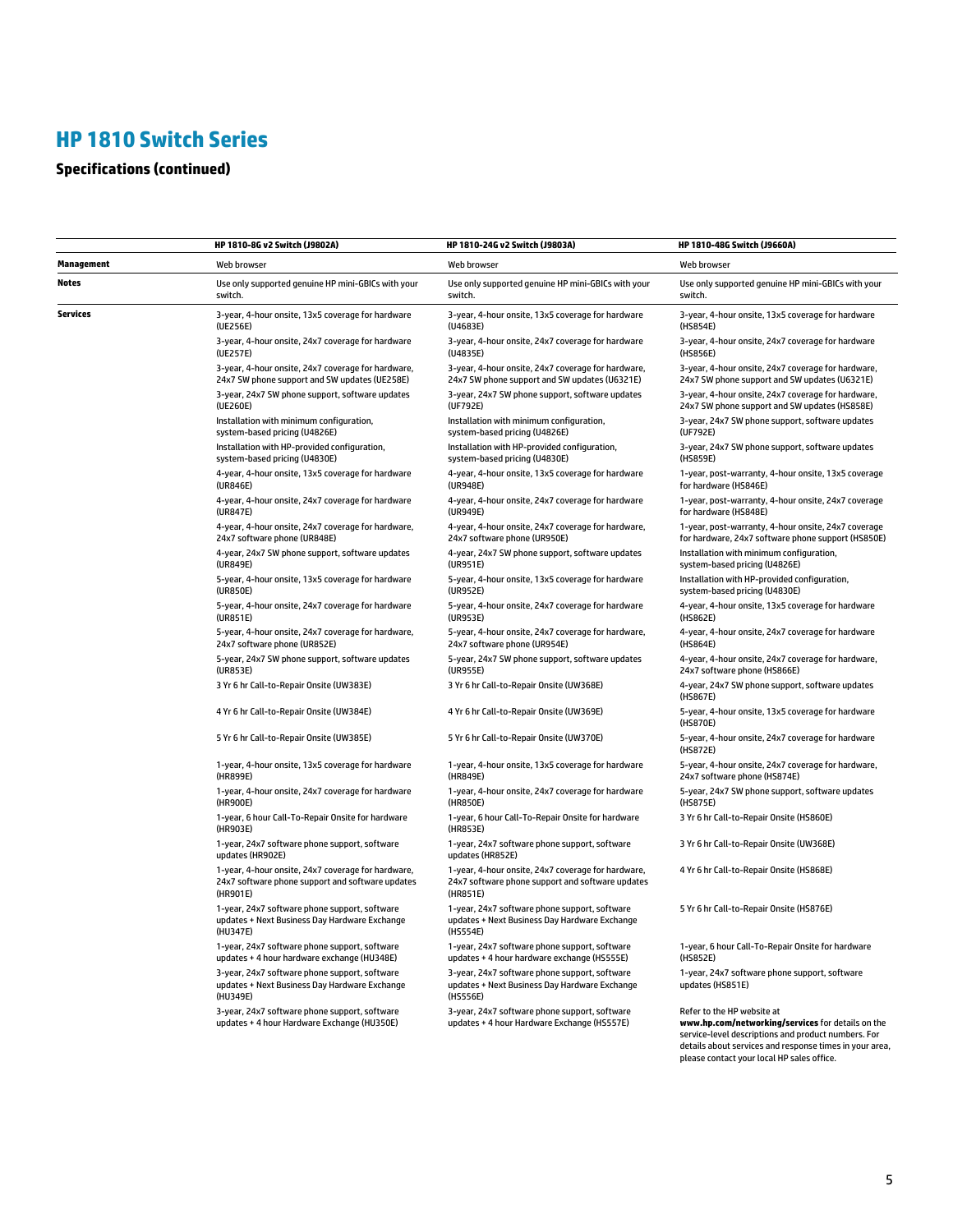# **Specifications (continued)**

|                                                                       | HP 1810-8G v2 Switch (J9802A)                                                                                                                                                                                                                   | HP 1810-24G v2 Switch (J9803A)                                                                                                                                                                                                                  | HP 1810-48G Switch (J9660A)                                             |
|-----------------------------------------------------------------------|-------------------------------------------------------------------------------------------------------------------------------------------------------------------------------------------------------------------------------------------------|-------------------------------------------------------------------------------------------------------------------------------------------------------------------------------------------------------------------------------------------------|-------------------------------------------------------------------------|
|                                                                       | 4-year, 24x7 software phone support, software<br>updates + Next Business Day Hardware Exchange<br>(HS810E)                                                                                                                                      | 4-year, 24x7 software phone support, software<br>updates + Next Business Day Hardware Exchange<br>(HS558E)                                                                                                                                      |                                                                         |
|                                                                       | 4-year, 24x7 software phone support, software<br>updates + 4 hour Hardware Exchange (HS811E)                                                                                                                                                    | 4-year, 24x7 software phone support, software<br>updates + 4 hour Hardware Exchange (HS559E)                                                                                                                                                    |                                                                         |
|                                                                       | 5-year, 24x7 software phone support, software<br>updates + Next Business Day Hardware Exchange<br>(HS812E)                                                                                                                                      | 5-year, 24x7 software phone support, software<br>updates + Next Business Day Hardware Exchange<br>(HS560E)                                                                                                                                      |                                                                         |
|                                                                       | 5-year, 24x7 software phone support, software<br>updates + 4 hour Hardware Exchange (HS813E)                                                                                                                                                    | 5-year, 24x7 software phone support, software<br>updates + 4 hour Hardware Exchange (HS561E)                                                                                                                                                    |                                                                         |
|                                                                       | Refer to the HP website at<br>www.hp.com/networking/services for details on the<br>service-level descriptions and product numbers. For<br>details about services and response times in your area,<br>please contact your local HP sales office. | Refer to the HP website at<br>www.hp.com/networking/services for details on the<br>service-level descriptions and product numbers. For<br>details about services and response times in your area,<br>please contact your local HP sales office. |                                                                         |
| <b>Standards and protocols</b><br>(applies to all products in series) | <b>Denial of service protection</b><br><b>CPU DoS Protection</b>                                                                                                                                                                                | IEEE 802.3ad Link Aggregation Control Protocol (LACP)<br>IEEE 802.3az Energy Efficient Ethernet<br>IEEE 802.3x Flow Control<br>RFC 1534 DHCP/BOOTP Interoperation                                                                               | Network management<br>IEEE 802.1AB Link Layer Discovery Protocol (LLDP) |
|                                                                       | <b>General protocols</b><br>IEEE 802.1p Priority<br>IEEE 802.1Q VLANs<br>IEEE 802.1W Rapid Spanning Tree Protocol                                                                                                                               | RFC 2030 Simple Network Time Protocol (SNTP) v4                                                                                                                                                                                                 |                                                                         |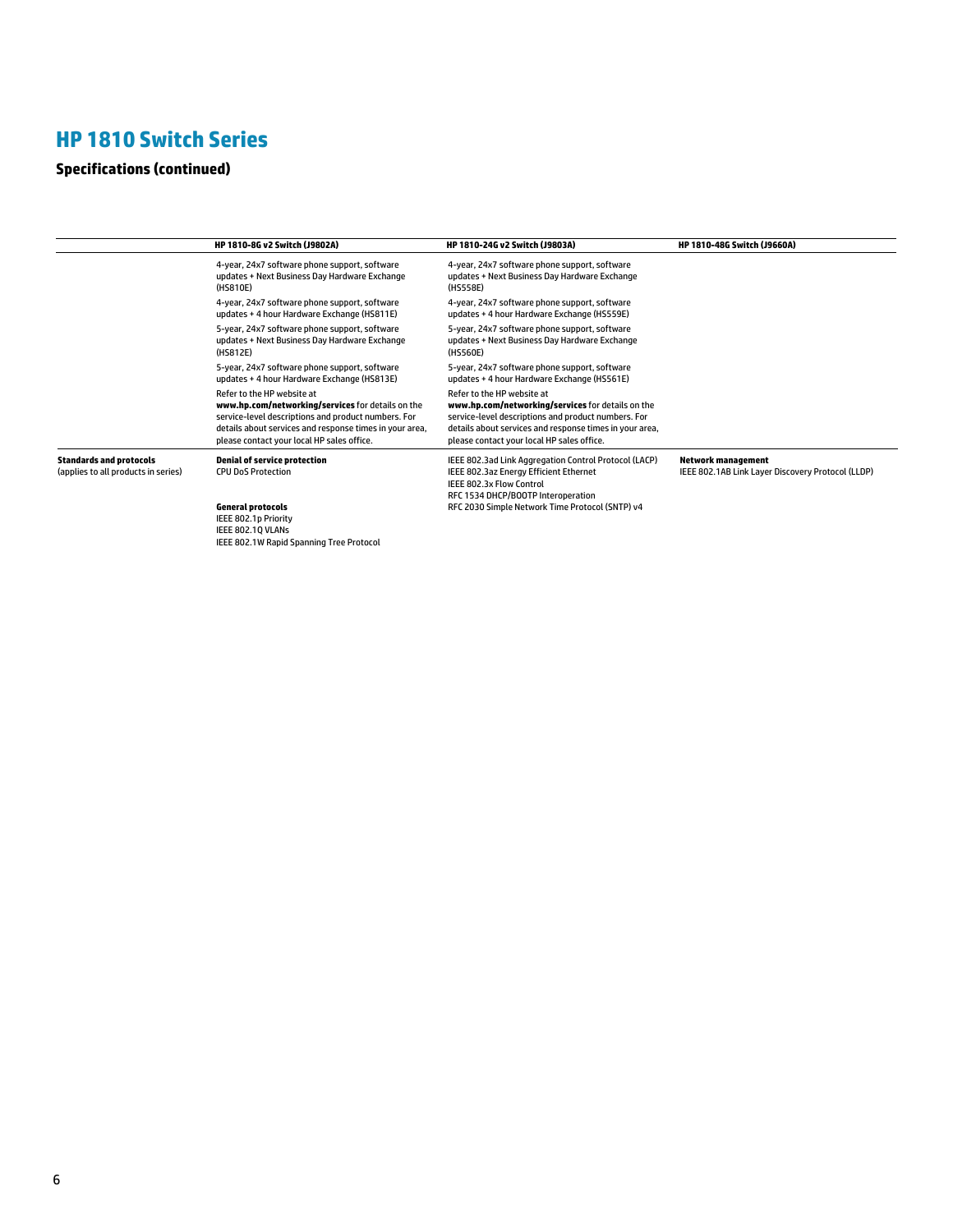# **Specifications (continued)**

|                                                                  | HP 1810-8 v2 Switch (J9800A)                                                                                                                                                                                                                        | HP 1810-24 v2 Switch (J9801A)                                                                                                                                                                                                                       |
|------------------------------------------------------------------|-----------------------------------------------------------------------------------------------------------------------------------------------------------------------------------------------------------------------------------------------------|-----------------------------------------------------------------------------------------------------------------------------------------------------------------------------------------------------------------------------------------------------|
| Ports                                                            | 7 RJ-45 autosensing 10/100 ports (IEEE 802.3 Type 10BASE-T, IEEE 802.3u Type<br>100BASE-TX); Duplex: half or full                                                                                                                                   | 22 RJ-45 autosensing 10/100 ports (IEEE 802.3 Type 10BASE-T, IEEE 802.3u Type<br>100BASE-TX); Duplex: half or full                                                                                                                                  |
|                                                                  | 1 RJ-45 autosensing 10/100/1000 port (IEEE 802.3 Type 10BASE-T, IEEE 802.3u Type<br>100BASE-TX, IEEE 802.3ab Type 1000BASE-T); Duplex: 10BASE-T/100BASE-TX: half or<br>full; 1000BASE-T: full only                                                  | 2 RJ-45 autosensing 10/100/1000 ports (IEEE 802.3 Type 10BASE-T, IEEE 802.3u Type<br>100BASE-TX, IEEE 802.3ab Type 1000BASE-T); Duplex: 10BASE-T/100BASE-TX: half or<br>full; 1000BASE-T: full only                                                 |
|                                                                  | Supports a maximum of 7 autosensing 10/100 ports plus 1 autosensing 10/100/1000<br>ports                                                                                                                                                            | 2 SFP autosensing 100/1000 ports (IEEE 802.3u Type 100BASE-TX, IEEE 802.3ab Type<br>1000BASE-T); Duplex: 100BASE-TX: half or full; 1000BASE-T: full only                                                                                            |
|                                                                  |                                                                                                                                                                                                                                                     | Supports a maximum of 22 autosensing 10/100 ports plus 2 autosensing<br>10/100/1000 ports plus 2 SFP ports                                                                                                                                          |
| <b>Physical characteristics</b>                                  |                                                                                                                                                                                                                                                     |                                                                                                                                                                                                                                                     |
| Weight                                                           | 7.93(w) x 4.65(d) x 1.73(h) in (20.14 x 11.81 x 4.39 cm) (1U height)<br>0.77 lb (.35 kg)                                                                                                                                                            | 12.99(w) x 6.81(d) x 1.73(h) in (32.99 x 17.3 x 4.39 cm) (1U height)<br>2.2 lb (1 kg)                                                                                                                                                               |
| <b>Memory and processor</b>                                      |                                                                                                                                                                                                                                                     |                                                                                                                                                                                                                                                     |
|                                                                  | 128 MB RAM, 8 MB flash; packet buffer size: 512 KB                                                                                                                                                                                                  | 128 MB RAM, 8 MB flash; packet buffer size: 512 KB                                                                                                                                                                                                  |
| Mounting                                                         | wall, desktop, and under-table mounting                                                                                                                                                                                                             | Mounts in an EIA-standard 19 in. telco rack (hardware included); horizontal surface,<br>wall, and under-table mounting                                                                                                                              |
| Performance                                                      |                                                                                                                                                                                                                                                     |                                                                                                                                                                                                                                                     |
| 100 Mb Latency                                                   | < 3.3 µs (64-byte packets)                                                                                                                                                                                                                          | < 3.4 µs (64-byte packets)                                                                                                                                                                                                                          |
| Throughput                                                       | up to 2.5 million pps                                                                                                                                                                                                                               | up to 9.2 million pps                                                                                                                                                                                                                               |
| Switching capacity                                               | 3.4 Gbps                                                                                                                                                                                                                                            | 12.4 Gbps                                                                                                                                                                                                                                           |
| MAC address table size                                           | 8000 entries                                                                                                                                                                                                                                        | 8000 entries                                                                                                                                                                                                                                        |
| <b>Environment</b>                                               |                                                                                                                                                                                                                                                     |                                                                                                                                                                                                                                                     |
| Operating temperature                                            | 32°F to 104°F (0°C to 40°C)                                                                                                                                                                                                                         | 32°F to 104°F (0°C to 40°C)                                                                                                                                                                                                                         |
| Operating relative humidity                                      | 15% to 95% @ 104°F (40°C)                                                                                                                                                                                                                           | 15% to 95% @ 104°F (40°C)                                                                                                                                                                                                                           |
| Nonoperating/Storage temperature                                 | -40°F to 158°F (-40°C to 70°C)                                                                                                                                                                                                                      | -40°F to 158°F (-40°C to 70°C)                                                                                                                                                                                                                      |
| Nonoperating/Storage relative humidity 15% to 95% @ 140°F (60°C) |                                                                                                                                                                                                                                                     | 15% to 95% @ 140°F (60°C)                                                                                                                                                                                                                           |
| Altitude                                                         | up to 10,000 ft (3 km)                                                                                                                                                                                                                              | up to 10,000 ft (3 km)                                                                                                                                                                                                                              |
| Acoustic                                                         | Power: 0 dB no fan                                                                                                                                                                                                                                  | Power: 0 dB no fan                                                                                                                                                                                                                                  |
| <b>Electrical characteristics</b>                                |                                                                                                                                                                                                                                                     |                                                                                                                                                                                                                                                     |
| Frequency                                                        | 50/60 Hz                                                                                                                                                                                                                                            | 50/60 Hz                                                                                                                                                                                                                                            |
| Voltage                                                          | 100-240 VAC                                                                                                                                                                                                                                         | 100-127/200-240 VAC                                                                                                                                                                                                                                 |
| Current                                                          | .5 A                                                                                                                                                                                                                                                | .4/3A                                                                                                                                                                                                                                               |
| Maximum power rating                                             | 4.8 W                                                                                                                                                                                                                                               | 22 W                                                                                                                                                                                                                                                |
| Notes                                                            | Maximum power rating and maximum heat dissipation are the worst-case theoretical<br>maximum numbers provided for planning the infrastructure with fully loaded PoE (if<br>equipped), 100% traffic, all ports plugged in, and all modules populated. | Maximum power rating and maximum heat dissipation are the worst-case theoretical<br>maximum numbers provided for planning the infrastructure with fully loaded PoE (if<br>equipped), 100% traffic, all ports plugged in, and all modules populated. |
| Safety                                                           | UL 60950-1; IEC 60950; EN 60950                                                                                                                                                                                                                     | UL 60950-1: IEC 60950: EN 60950                                                                                                                                                                                                                     |
| Emissions                                                        | EN 55022 Class A; CISPR 22 Class A; VCCI V-3; FCC (CFR 47, Part 15) Subpart B Class A;<br>VCCI V-4                                                                                                                                                  | EN 55022 Class A; CISPR 22 Class A; VCCI V-3; FCC (CFR 47, Part 15) Subpart B Class A;<br>VCCI V-4                                                                                                                                                  |
| Immunity                                                         |                                                                                                                                                                                                                                                     |                                                                                                                                                                                                                                                     |
| ESD                                                              | IEC 61000-4-2                                                                                                                                                                                                                                       | IEC 61000-4-2                                                                                                                                                                                                                                       |
| Radiated                                                         | IEC 61000-4-3                                                                                                                                                                                                                                       | IEC 61000-4-3                                                                                                                                                                                                                                       |
| EFT/Burst                                                        | IEC 61000-4-4                                                                                                                                                                                                                                       | IEC 61000-4-4                                                                                                                                                                                                                                       |
| Surge                                                            | IEC 61000-4-5                                                                                                                                                                                                                                       | IEC 61000-4-5                                                                                                                                                                                                                                       |
| Conducted                                                        | IEC 61000-4-6                                                                                                                                                                                                                                       | IEC 61000-4-6                                                                                                                                                                                                                                       |
| Power frequency magnetic field                                   | IEC 61000-4-8                                                                                                                                                                                                                                       | IEC 61000-4-8                                                                                                                                                                                                                                       |
| Voltage dips and interruptions                                   | IEC 61000-4-11                                                                                                                                                                                                                                      | IEC 61000-4-11                                                                                                                                                                                                                                      |
| <b>Harmonics</b>                                                 | EN 61000-3-2                                                                                                                                                                                                                                        | EN 61000-3-2                                                                                                                                                                                                                                        |
| Flicker                                                          | EN 61000-3-3                                                                                                                                                                                                                                        | EN 61000-3-3                                                                                                                                                                                                                                        |
| Management                                                       | Web browser                                                                                                                                                                                                                                         | Web browser                                                                                                                                                                                                                                         |
| Notes                                                            | Use only supported genuine HP mini-GBICs with your switch.                                                                                                                                                                                          | Use only supported genuine HP mini-GBICs with your switch.                                                                                                                                                                                          |
| Services                                                         | 3-year, 4-hour onsite, 13x5 coverage for hardware (UE256E)                                                                                                                                                                                          | 3-year, 4-hour onsite, 13x5 coverage for hardware (U4683E)                                                                                                                                                                                          |
|                                                                  | 3-year, 4-hour onsite, 24x7 coverage for hardware (UE257E)                                                                                                                                                                                          | 3-year, 4-hour onsite, 24x7 coverage for hardware (U4835E)                                                                                                                                                                                          |
|                                                                  |                                                                                                                                                                                                                                                     |                                                                                                                                                                                                                                                     |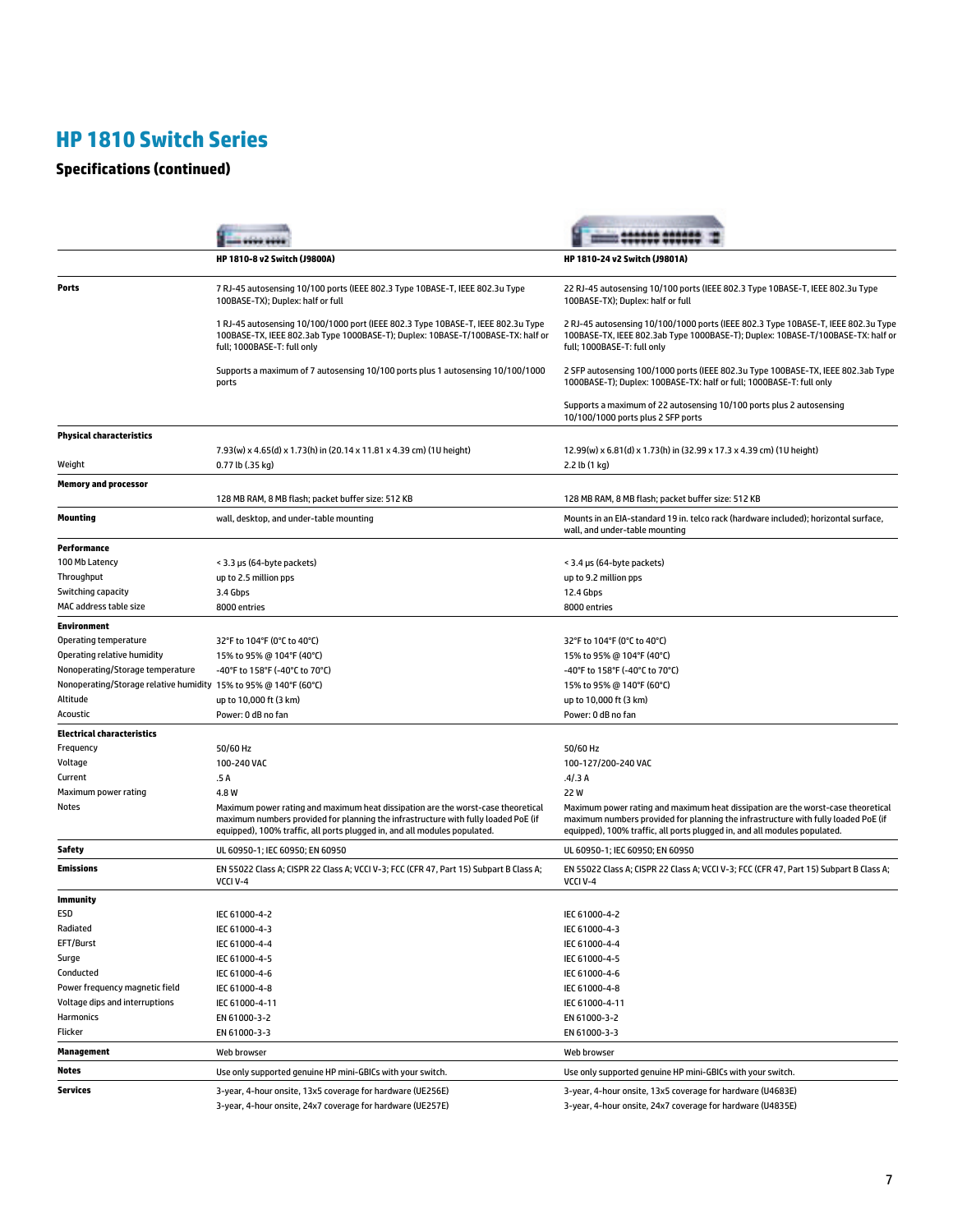# **Specifications (continued)**

|                                                                | HP 1810-8 v2 Switch (J9800A)                                                                                                                                                                                                              | HP 1810-24 v2 Switch (J9801A)                                                                                                                                                                                                             |
|----------------------------------------------------------------|-------------------------------------------------------------------------------------------------------------------------------------------------------------------------------------------------------------------------------------------|-------------------------------------------------------------------------------------------------------------------------------------------------------------------------------------------------------------------------------------------|
|                                                                | 3-year, 4-hour onsite, 24x7 coverage for hardware, 24x7 SW phone support and SW<br>updates (UE258E)                                                                                                                                       | 3-year, 4-hour onsite, 24x7 coverage for hardware, 24x7 SW phone support and SW<br>updates (U6321E)                                                                                                                                       |
|                                                                | 3-year, 24x7 SW phone support, software updates (UE260E)                                                                                                                                                                                  | 3-year, 24x7 SW phone support, software updates (UF792E)                                                                                                                                                                                  |
|                                                                | Installation with minimum configuration, system-based pricing (U4826E)                                                                                                                                                                    | Installation with minimum configuration, system-based pricing (U4826E)                                                                                                                                                                    |
|                                                                | Installation with HP-provided configuration, system-based pricing (U4830E)                                                                                                                                                                | Installation with HP-provided configuration, system-based pricing (U4830E)                                                                                                                                                                |
|                                                                | 4-year, 4-hour onsite, 13x5 coverage for hardware (UR846E)                                                                                                                                                                                | 4-year, 4-hour onsite, 13x5 coverage for hardware (UR948E)                                                                                                                                                                                |
|                                                                | 4-year, 4-hour onsite, 24x7 coverage for hardware (UR847E)                                                                                                                                                                                | 4-year, 4-hour onsite, 24x7 coverage for hardware (UR949E)                                                                                                                                                                                |
|                                                                | 4-year, 4-hour onsite, 24x7 coverage for hardware, 24x7 software phone (UR848E)                                                                                                                                                           | 4-year, 4-hour onsite, 24x7 coverage for hardware, 24x7 software phone (UR950E)                                                                                                                                                           |
|                                                                | 4-year, 24x7 SW phone support, software updates (UR849E)                                                                                                                                                                                  | 4-year, 24x7 SW phone support, software updates (UR951E)                                                                                                                                                                                  |
|                                                                | 5-year, 4-hour onsite, 13x5 coverage for hardware (UR850E)                                                                                                                                                                                | 5-year, 4-hour onsite, 13x5 coverage for hardware (UR952E)                                                                                                                                                                                |
|                                                                | 5-year, 4-hour onsite, 24x7 coverage for hardware (UR851E)                                                                                                                                                                                | 5-year, 4-hour onsite, 24x7 coverage for hardware (UR953E)                                                                                                                                                                                |
|                                                                | 5-year, 4-hour onsite, 24x7 coverage for hardware, 24x7 software phone (UR852E)                                                                                                                                                           | 5-year, 4-hour onsite, 24x7 coverage for hardware, 24x7 software phone (UR954E)                                                                                                                                                           |
|                                                                | 5-year, 24x7 SW phone support, software updates (UR853E)                                                                                                                                                                                  | 5-year, 24x7 SW phone support, software updates (UR955E)                                                                                                                                                                                  |
|                                                                | 3 Yr 6 hr Call-to-Repair Onsite (UW383E)                                                                                                                                                                                                  | 3 Yr 6 hr Call-to-Repair Onsite (UW368E)                                                                                                                                                                                                  |
|                                                                | 4 Yr 6 hr Call-to-Repair Onsite (UW384E)                                                                                                                                                                                                  | 4 Yr 6 hr Call-to-Repair Onsite (UW369E)                                                                                                                                                                                                  |
|                                                                | 5 Yr 6 hr Call-to-Repair Onsite (UW385E)                                                                                                                                                                                                  | 5 Yr 6 hr Call-to-Repair Onsite (UW370E)                                                                                                                                                                                                  |
|                                                                | 1-year, 4-hour onsite, 13x5 coverage for hardware (HR899E)                                                                                                                                                                                | 1-year, 4-hour onsite, 13x5 coverage for hardware (HR849E)                                                                                                                                                                                |
|                                                                | 1-year, 4-hour onsite, 24x7 coverage for hardware (HR900E)                                                                                                                                                                                | 1-year, 4-hour onsite, 24x7 coverage for hardware (HR850E)                                                                                                                                                                                |
|                                                                | 1-year, 6 hour Call-To-Repair Onsite for hardware (HR903E)                                                                                                                                                                                | 1-year, 6 hour Call-To-Repair Onsite for hardware (HR853E)                                                                                                                                                                                |
|                                                                | 1-year, 24x7 software phone support, software updates (HR902E)                                                                                                                                                                            | 1-year, 24x7 software phone support, software updates (HR852E)                                                                                                                                                                            |
|                                                                | 1-year, 4-hour onsite, 24x7 coverage for hardware, 24x7 software phone support<br>and software updates (HR901E)                                                                                                                           | 1-year, 4-hour onsite, 24x7 coverage for hardware, 24x7 software phone support<br>and software updates (HR851E)                                                                                                                           |
|                                                                | 1-year, 24x7 software phone support, software updates + Next Business Day<br>Hardware Exchange (HU347E)                                                                                                                                   | 1-year, 24x7 software phone support, software updates + Next Business Day<br>Hardware Exchange (HS554E)                                                                                                                                   |
|                                                                | 1-year, 24x7 software phone support, software updates + 4 hour hardware<br>exchange (HU348E)                                                                                                                                              | 1-year, 24x7 software phone support, software updates + 4 hour hardware<br>exchange (HS555E)                                                                                                                                              |
|                                                                | 3-year, 24x7 software phone support, software updates + Next Business Day<br>Hardware Exchange (HU349E)                                                                                                                                   | 3-year, 24x7 software phone support, software updates + Next Business Day<br>Hardware Exchange (HS556E)                                                                                                                                   |
|                                                                | 3-year, 24x7 software phone support, software updates + 4 hour Hardware<br>Exchange (HU350E)                                                                                                                                              | 3-year, 24x7 software phone support, software updates + 4 hour Hardware<br>Exchange (HS557E)                                                                                                                                              |
|                                                                | 4-year, 24x7 software phone support, software updates + Next Business Day<br>Hardware Exchange (HS810E)                                                                                                                                   | 4-year, 24x7 software phone support, software updates + Next Business Day<br>Hardware Exchange (HS558E)                                                                                                                                   |
|                                                                | 4-year, 24x7 software phone support, software updates + 4 hour Hardware<br>Exchange (HS811E)                                                                                                                                              | 4-year, 24x7 software phone support, software updates + 4 hour Hardware<br>Exchange (HS559E)                                                                                                                                              |
|                                                                | 5-year, 24x7 software phone support, software updates + Next Business Day<br>Hardware Exchange (HS812E)                                                                                                                                   | 5-year, 24x7 software phone support, software updates + Next Business Day<br>Hardware Exchange (HS560E)                                                                                                                                   |
|                                                                | 5-year, 24x7 software phone support, software updates + 4 hour Hardware<br>Exchange (HS813E)                                                                                                                                              | 5-year, 24x7 software phone support, software updates + 4 hour Hardware<br>Exchange (HS561E)                                                                                                                                              |
|                                                                | Refer to the HP website at www.hp.com/networking/services for details on the<br>service-level descriptions and product numbers. For details about services and<br>response times in your area, please contact your local HP sales office. | Refer to the HP website at www.hp.com/networking/services for details on the<br>service-level descriptions and product numbers. For details about services and<br>response times in your area, please contact your local HP sales office. |
| Standards and protocols<br>(applies to all products in series) | Denial of service protection<br><b>CPU DoS Protection</b><br>IEEE 802.3az Energy Efficient Ethernet                                                                                                                                       | IEEE 802.3ad Link Aggregation Control Protocol (LACP)<br>Network management<br>IEEE 802.1AB Link Layer Discovery Protocol (LLDP)                                                                                                          |

**General protocols**<br>IEEE 802.1p Priority<br>IEEE 802.1Q VLANs<br>IEEE 802.1W Rapid Spanning Tree Protocol

IEEE 802.3ad Link Aggregation Control Protocol (LACP) IEEE 802.3az Energy Efficient Ethernet IEEE 802.3x Flow Control RFC 1534 DHCP/BOOTP Interoperation RFC 2030 Simple Network Time Protocol (SNTP) v4